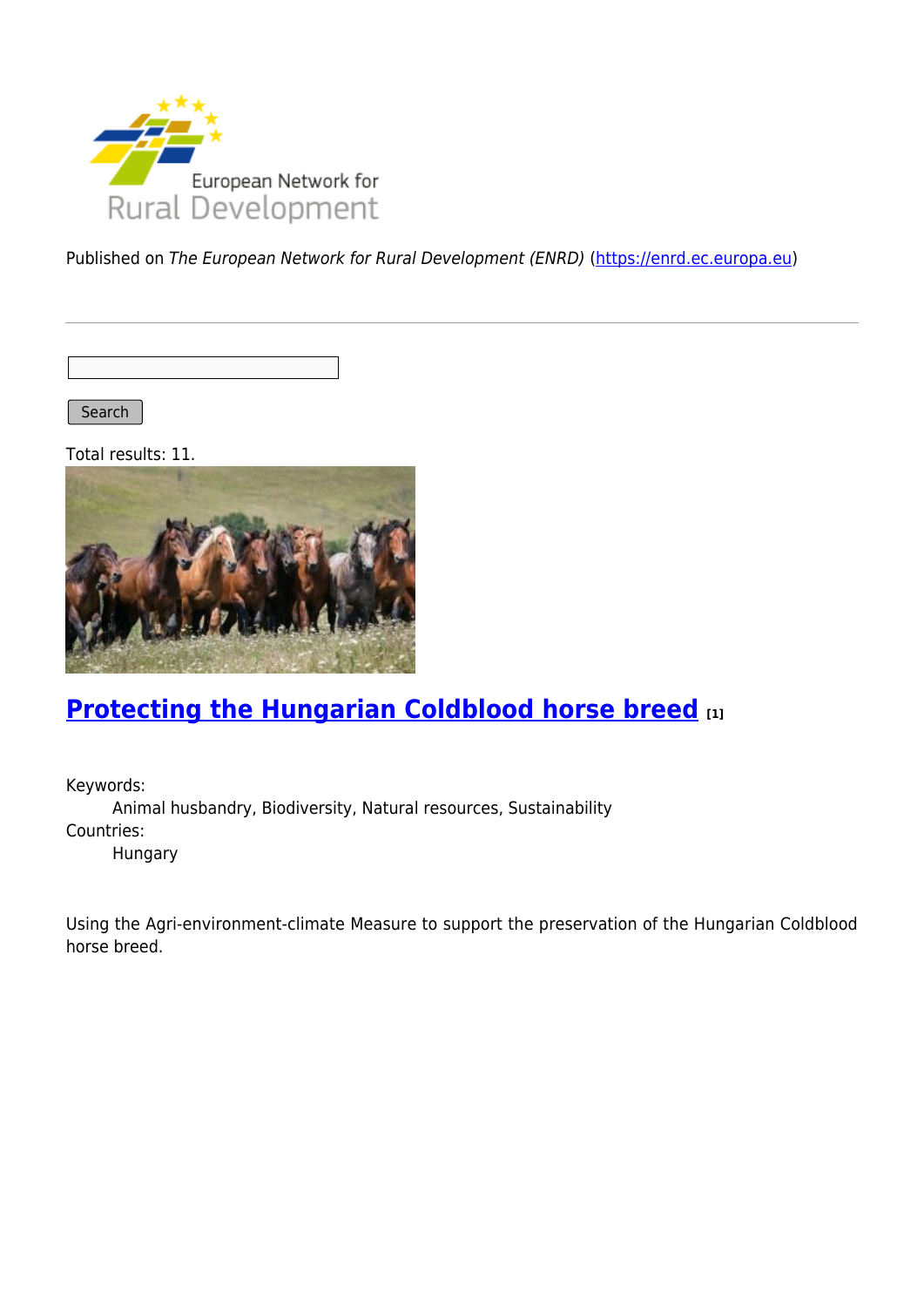

# **[GLAS - Traditional Farm Buildings Grant Scheme](https://enrd.ec.europa.eu/projects-practice/glas-traditional-farm-buildings-grant-scheme_en) [2]**

Keywords: Agriculture, Biodiversity, Sustainability Countries: Ireland

A project that has ensured the conservation and reuse of traditional farm buildings across Ireland.



### **[Agrinew - Belgium](https://enrd.ec.europa.eu/projects-practice/agrinew-belgium_en) [3]**

Keywords:

Agriculture, Biodiversity, Cooperation, Environmental sustainability, LEADER/CLLD Countries:

Belgium

The project focuses on improving access to agricultural land for new farmers and on adapting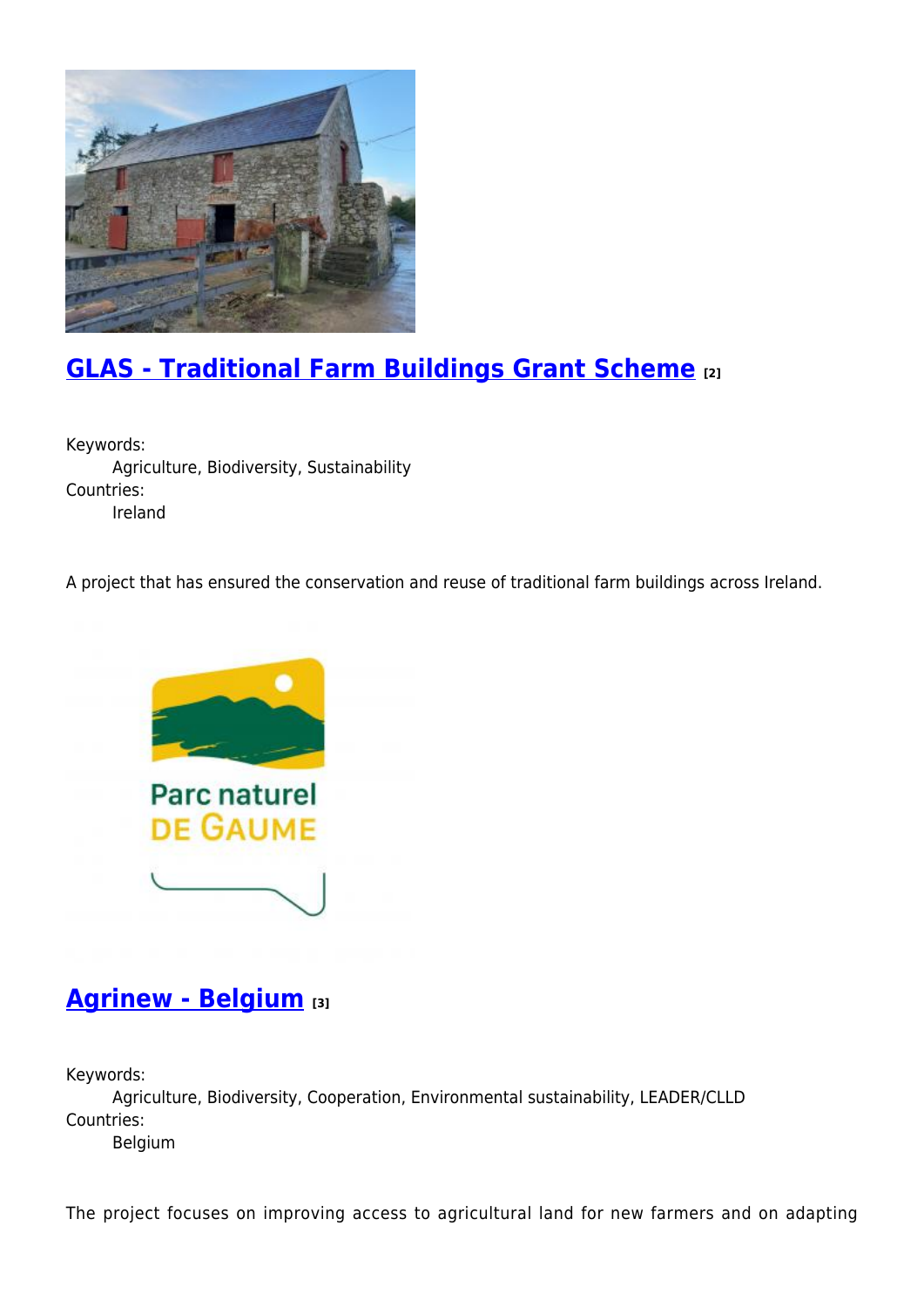conventional agriculture to new agricultural systems based on the production or maintenance of biodiversity through profitable and innovative practices.



# **[Supporting Ireland's Rare Breeds](https://enrd.ec.europa.eu/projects-practice/supporting-irelands-rare-breeds_en) [4]**

Keywords:

Animal husbandry, Environmental sustainability, Natural resources Countries:

Ireland

Offering support to maintain and possibly increase populations of specific rare breeds under the Rural Development Programme 2014-2020 of Ireland.



## **[Organic cattle breeding in Zala county](https://enrd.ec.europa.eu/projects-practice/organic-cattle-breeding-zala-county_en) [5]**

Keywords:

Animal husbandry, Entrepreneurship, Environmental protection, Organic farming, Soil management

Countries:

Hungary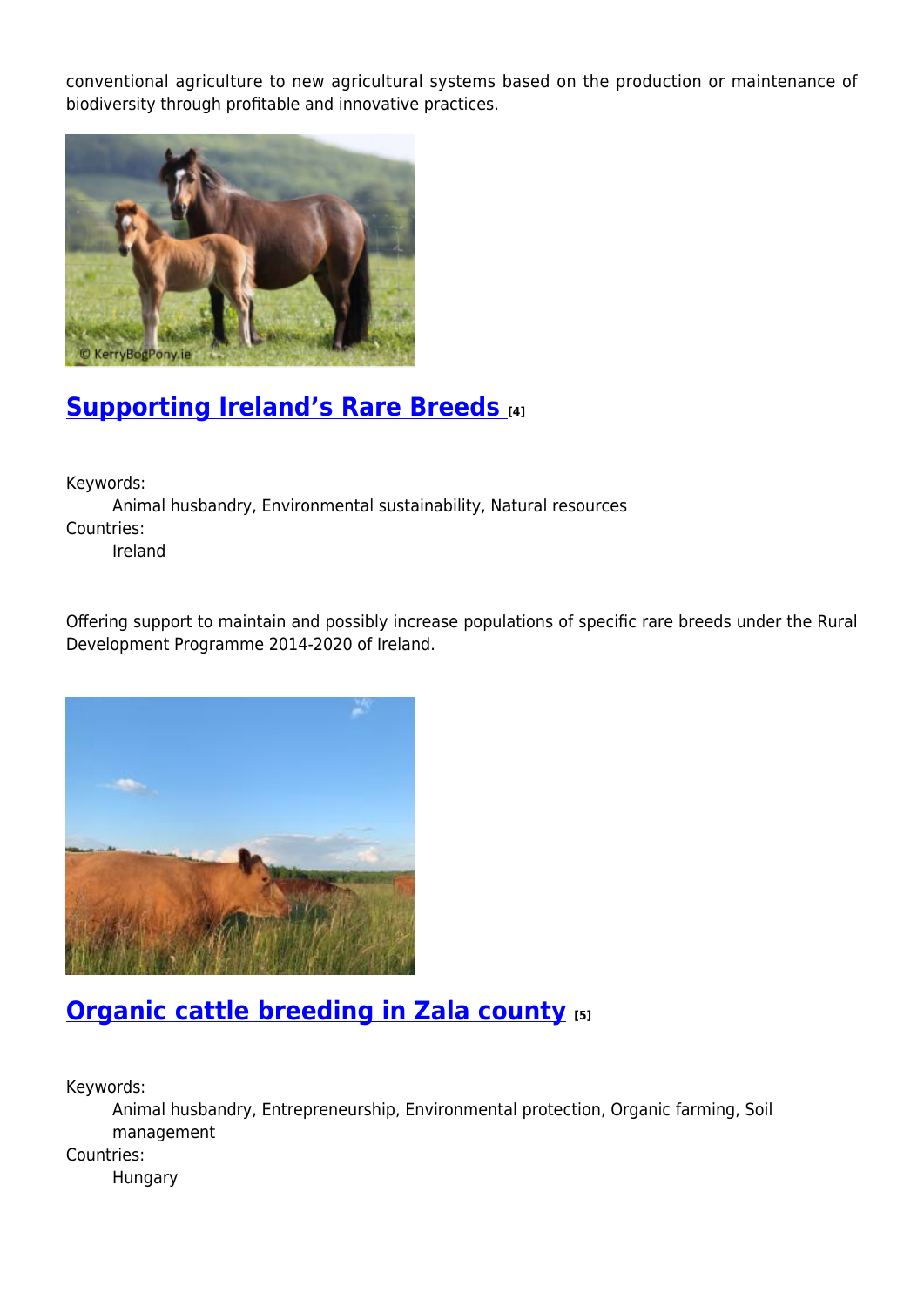An organic cattle breeding farm is working to reverse the degradation of environmental conditions on the farm, whilst ensuring its long-term economic sustainability.



## **['Abissage' - restoring traditional water management](https://enrd.ec.europa.eu/projects-practice/abissage-restoring-traditional-water-management-systems-ardennes_en) [systems in the Ardennes](https://enrd.ec.europa.eu/projects-practice/abissage-restoring-traditional-water-management-systems-ardennes_en) [6]**

Keywords:

Biodiversity, Environmental protection, Irrigation, Nature conservation, Water management Countries:

Belgium

Restoration of a meadow irrigation ditch to revive a multi-centennial tradition that existed throughout Europe and over time has produced meadows of outstanding flora.



### **[Investments in domestic wastewater treatment solutions](https://enrd.ec.europa.eu/projects-practice/investments-domestic-wastewater-treatment-solutions_en) [7]**

Keywords:

Environmental protection, Local Development Strategy, Rural services, Water management Countries:

Hungary

An infrastructure investment to solve the problem of waste water treatment in a sparsely populated rural municipality.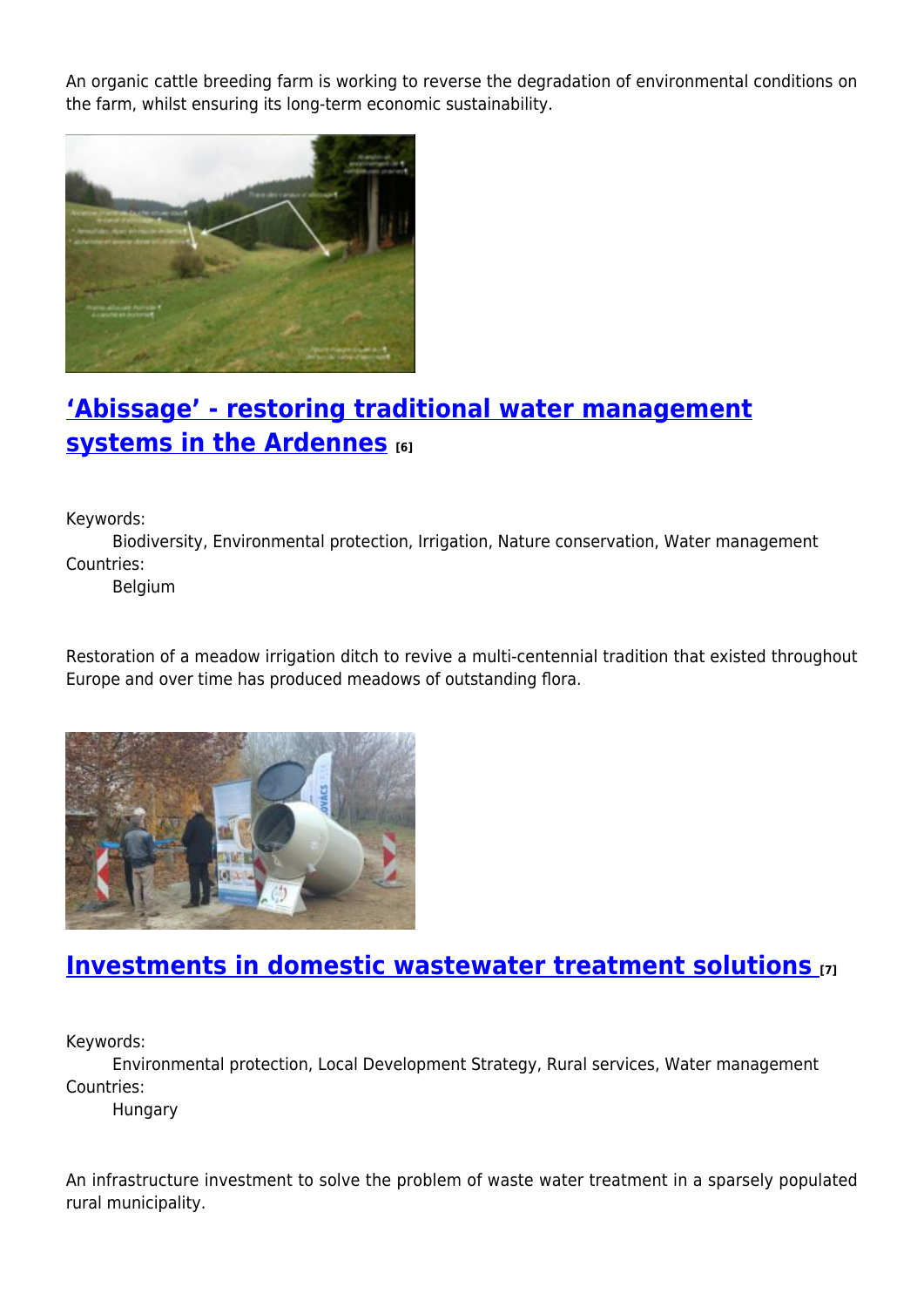

### **[Golashane Farm Nature Reserve](https://enrd.ec.europa.eu/projects-practice/golashane-farm-nature-reserve_en) [8]**

Keywords:

Biodiversity, Environmental protection, Nature conservation, Rural Inspiration Awards: nominees, Sustainability, Women

Countries:

Ireland

Using RDP support to turn a farm into a nature reserve; contributing to tackling biodiversity loss.



## **[Restoration of the Romedenne clay-pit nature reserve](https://enrd.ec.europa.eu/projects-practice/restoration-romedenne-clay-pit-nature-reserve_en) [9]**

Keywords:

Biodiversity, Natural resources, Nature conservation, Protected areas Countries:

Belgium

An environmental NGO implemented a project to preserve and maintain an old clay pit that provides shelter to a number of rare and endangered species.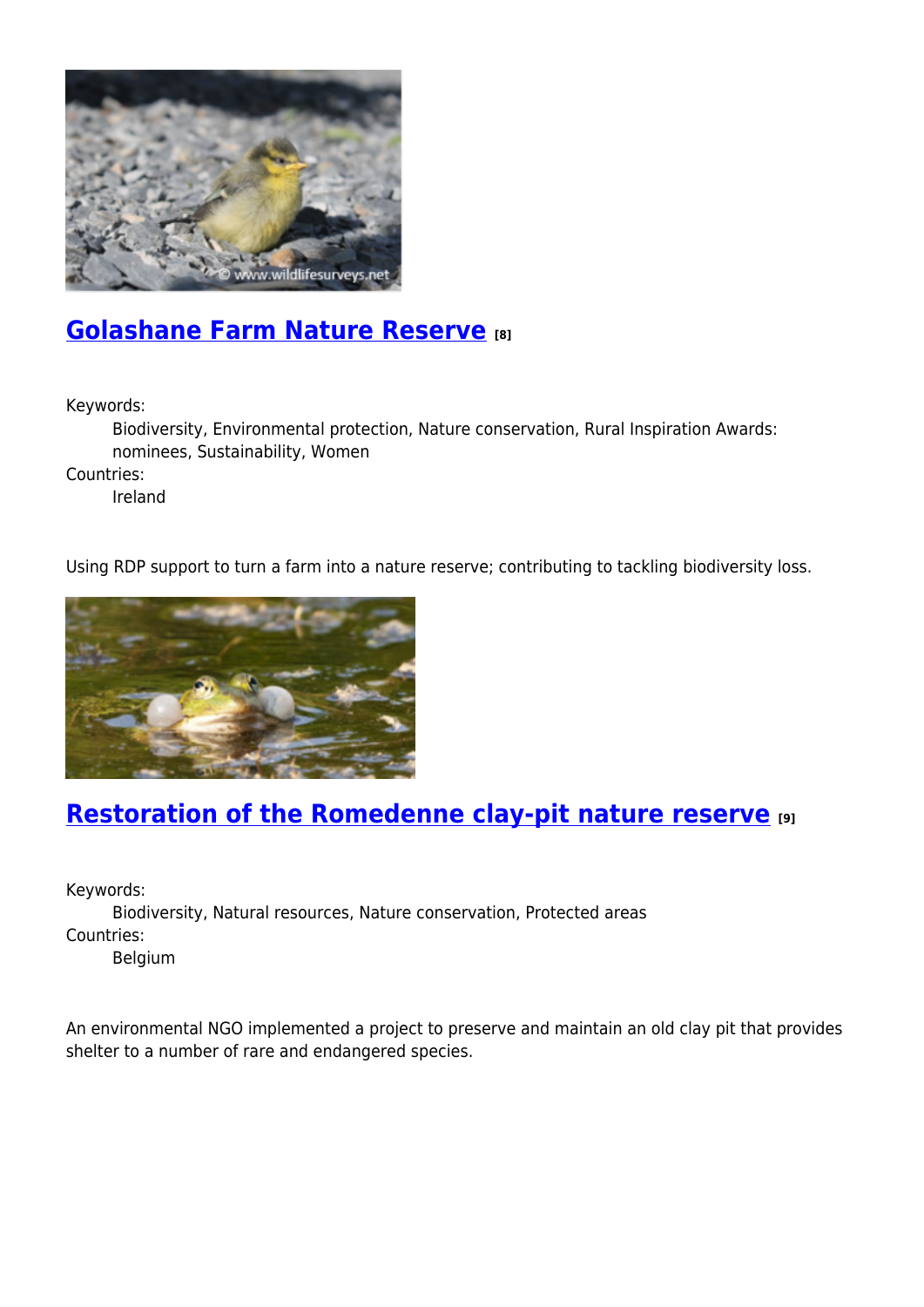

## **[Chevetogne - combining a wetland ecosystem observation](https://enrd.ec.europa.eu/projects-practice/chevetogne-combining-wetland-ecosystem-observation-area-social-tourism_en) [area with social tourism](https://enrd.ec.europa.eu/projects-practice/chevetogne-combining-wetland-ecosystem-observation-area-social-tourism_en) [10]**

Keywords:

Environmental protection, Protected areas, Tourism Countries:

Belgium

Restoring a wetland ecosystem and creating an observation area, for ecological, hydrological, educational and touristic purposes.

#### **Pages**

**1** [2](https://enrd.ec.europa.eu/projects-practice/_en?page=1&project_keywords_filter=19753&%3Bamp%3Bproject_country=All&%3Bamp%3Bfield_enrd_prj_measure_tid=All&%3Bamp%3Bfield_enrd_prj_focus_area_tid=All&%3Bamp%3Bf%5B0%5D=im_field_enrd_prj_focus_area%3A17123&%3Bf%5B0%5D=im_field_enrd_prj_keywords%3A19750&f%5B0%5D=im_field_enrd_prj_keywords%3A19763&f%5B1%5D=im_field_enrd_prj_keywords%3A19727&f%5B2%5D=im_field_enrd_prj_keywords%3A19740&f%5B3%5D=im_field_enrd_prj_keywords%3A19745&f%5B4%5D=im_field_enrd_prj_keywords%3A20510&f%5B5%5D=im_field_enrd_prj_keywords%3A19742&f%5B6%5D=sm_enrd_eu_countries%3ABelgium&f%5B7%5D=sm_enrd_eu_countries%3AIreland&f%5B8%5D=im_field_enrd_prj_keywords%3A19761&f%5B9%5D=im_field_enrd_prj_measure%3A17101&f%5B10%5D=im_field_enrd_prj_keywords%3A19732&f%5B11%5D=im_field_enrd_prj_keywords%3A19720&f%5B12%5D=im_field_enrd_prj_measure%3A17098&f%5B13%5D=sm_enrd_eu_countries%3AHungary) [11]  $next$  [11] [last »](https://enrd.ec.europa.eu/projects-practice/_en?page=1&project_keywords_filter=19753&%3Bamp%3Bproject_country=All&%3Bamp%3Bfield_enrd_prj_measure_tid=All&%3Bamp%3Bfield_enrd_prj_focus_area_tid=All&%3Bamp%3Bf%5B0%5D=im_field_enrd_prj_focus_area%3A17123&%3Bf%5B0%5D=im_field_enrd_prj_keywords%3A19750&f%5B0%5D=im_field_enrd_prj_keywords%3A19763&f%5B1%5D=im_field_enrd_prj_keywords%3A19727&f%5B2%5D=im_field_enrd_prj_keywords%3A19740&f%5B3%5D=im_field_enrd_prj_keywords%3A19745&f%5B4%5D=im_field_enrd_prj_keywords%3A20510&f%5B5%5D=im_field_enrd_prj_keywords%3A19742&f%5B6%5D=sm_enrd_eu_countries%3ABelgium&f%5B7%5D=sm_enrd_eu_countries%3AIreland&f%5B8%5D=im_field_enrd_prj_keywords%3A19761&f%5B9%5D=im_field_enrd_prj_measure%3A17101&f%5B10%5D=im_field_enrd_prj_keywords%3A19732&f%5B11%5D=im_field_enrd_prj_keywords%3A19720&f%5B12%5D=im_field_enrd_prj_measure%3A17098&f%5B13%5D=sm_enrd_eu_countries%3AHungary) [11]

#### **Source URL:**

https://enrd.ec.europa.eu/projects-practice/\_en?project\_keywords\_filter=19753&amp%3Bamp%3Bproject\_country=All &amp%3Bamp%3Bfield\_enrd\_prj\_measure\_tid=All&amp%3Bamp%3Bfield\_enrd\_prj\_focus\_area\_tid=All&amp%3Bamp %3Bf%5B0%5D=im field enrd prj focus area%3A17123&amp%3Bf%5B0%5D=im field enrd prj keywords%3A19750 &f%5B0%5D=im\_field\_enrd\_prj\_keywords%3A19763&f%5B1%5D=im\_field\_enrd\_prj\_keywords%3A19727&f%5B2%5D =im\_field\_enrd\_prj\_keywords%3A19740&f%5B3%5D=im\_field\_enrd\_prj\_keywords%3A19745&f%5B4%5D=im\_field\_enr d\_prj\_keywords%3A20510&f%5B5%5D=im\_field\_enrd\_prj\_keywords%3A19742&f%5B6%5D=sm\_enrd\_eu\_countries%3 ABelgium&f%5B7%5D=sm\_enrd\_eu\_countries%3AIreland&f%5B8%5D=im\_field\_enrd\_prj\_keywords%3A19761&f%5B9 %5D=im\_field\_enrd\_prj\_measure%3A17101&f%5B10%5D=im\_field\_enrd\_prj\_keywords%3A19732&f%5B11%5D=im\_fi eld enrd prj keywords%3A19720&f%5B12%5D=im field enrd prj measure%3A17098&f%5B13%5D=sm enrd eu cou ntries%3AHungary

#### **Links**

- [1] https://enrd.ec.europa.eu/projects-practice/protecting-hungarian-coldblood-horse-breed\_en
- [2] https://enrd.ec.europa.eu/projects-practice/glas-traditional-farm-buildings-grant-scheme\_en